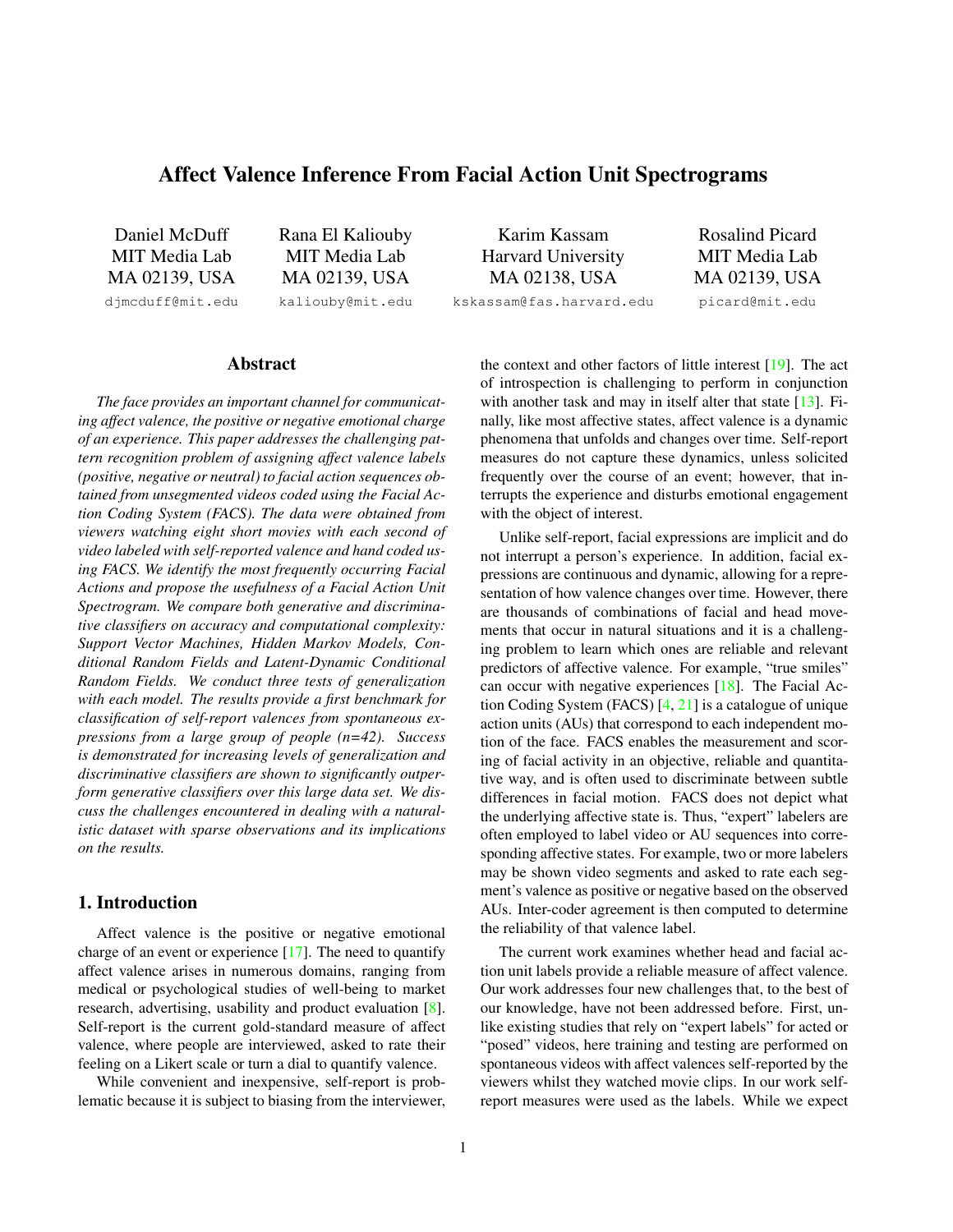<span id="page-1-0"></span>that in most cases self-report reflects the observed facial expressions, there are cases where there may be a mismatch between the two. Also, the dataset presents highly variable head and facial activity depending on the viewer and the movie clip. Together these variables result in an ecologically valid, albeit noisy and challenging dataset from a machine learning perspective. Secondly, we are interested in the dynamics of affect valence, and how these dynamics change over time in relation to the person's head and facial activity. Thus in our experiments, we model the temporal progression of affect valence with every second of video and compare that to self-report valence. We then compare the accuracy of static and dynamic classifiers in mapping head and facial action unit sequences to affect valences. We use a 'trinary' valence classification system with negative and positive at the extremes and a neutral state to represent states that are neither strongly positive or strongly negative. Third, unlike existing facial datasets our naturalistic dataset is characterized by sparse facial and head actions; we explore the implications of the sparsity of data on the performance of generative versus discriminative models. We test their ability to generalize to an unseen viewer and an unseen context. Finally we examine the possibility of an inherent lag between the expression of an AU, or set of AUs, and the corresponding valence report. These four challenges addressed in this paper help to advance understanding of how AUs relate to self-report valence in naturalistic situations.

Affect expression and appraisal is subject to subtle nuances that vary from person to person  $[14]$ . Training a model on data from a self-report study such as ours reveals subtleties of spontaneous naturalistic behavior that are discriminative for a large group. We learned that a slight lip part was highly discriminative for positive affect something we would not have predicted using only posed expressions.

In the remainder of this paper, we demonstrate feature selection to identify discriminative AUs. We present a novel spectrogram for facial and head action units to represent the unfolding of action units over time and their association with self-report of affect valence. This is a powerful visualization tool that can be applied in many areas that involve automated facial and gesture analysis. The temporal dependency between feature observation and relevant affect report is analyzed. We then conduct a series of experiments comparing static and dynamic, generative and discriminative classifiers, over three generalization tests, to map sequences of head and facial actions into affect valences, providing the first rigorous baseline for labeling dynamicallychanging valence on spontaneous expressions for a large group of people (n=42.)

## 2. Related Work

Affect recognition from naturalistic behavior, in particular sequential valence recognition, is relatively unexplored. This is partly due to the many challenges inherent in collecting naturalistic data and obtaining "ground-truth" labels needed to train and test affective models. To date, most efforts train on data of actors demonstrating deliberate affective states or cull the naturalistic data, chopping it into short, segmented clips based on which chunks have labels agreed to by experts. El Kaliouby [\[9\]](#page-7-8) demonstrates inference of complex mental states from facial expression and head gesture sequences using a dynamic Bayesian network; however she trains on segmented video clips of actors. Similarly, Bartlett et al. [\[1\]](#page-7-9) present automated facial expression recognition by training on data that has been segmented and subjected to agreement by expert labelers. This approach limits the generalization to naturalistic data, and we know there is a clear distinction between spontaneous and deliberate facial behavior [\[16\]](#page-7-10).

In this paper, we investigate facial valence recognition on civilian movie viewers whose facial expressions were FACS coded every second and matched with their self report valence for the corresponding second. Our training and testing data are of spontaneous facial behavior that is continuous (unsegmented) and not "expert" labeled; we use all the video, not just the segments agreed to be in certain categories based on a panel of experts. Zeng et al. [\[22\]](#page-7-11) also consider classification of spontaneous facial expression into positive, negative and neutral classes. The authors report promising results on two persons: an accuracy of 87% on a female and 79% on a male. However, these results are obtained using person-dependent k-fold cross validation. We provide the first benchmark for spontaneous facial affect using a group of 42 people. We present person-independent as well as movie-independent experiments, comparing state of the art generative and discriminative models.

This paper addresses labeling continuous sequences of noisy high-dimensional unsegmented data. Much work has been done on the labeling of segmented and unsegmented videos, particularly in the area of gesture recognition [\[11,](#page-7-12) [15\]](#page-7-13). There are many similarities to visual gesture recognition systems in our problem. Most gesture recognition systems employ Hidden Markov Models (HMMs). However recently other models have been demonstrated for this task. Conditional Random Fields (CRFs) and a variant, latent dynamic Conditional Random Fields (LDCRFs), have been demonstrated to perform well on unsegmented gesture classification [\[20,](#page-7-14) [15\]](#page-7-13). Chang et al. [\[3\]](#page-7-15) present an application of partially-observed hidden conditional random fields for facial expression recognition. However this is the first application of CRFs and LDCRFs to naturalistic facial affect recognition. We contrast the success of these models and compare them to multi-class Support Vector Machines and a set of Hidden Markov Models.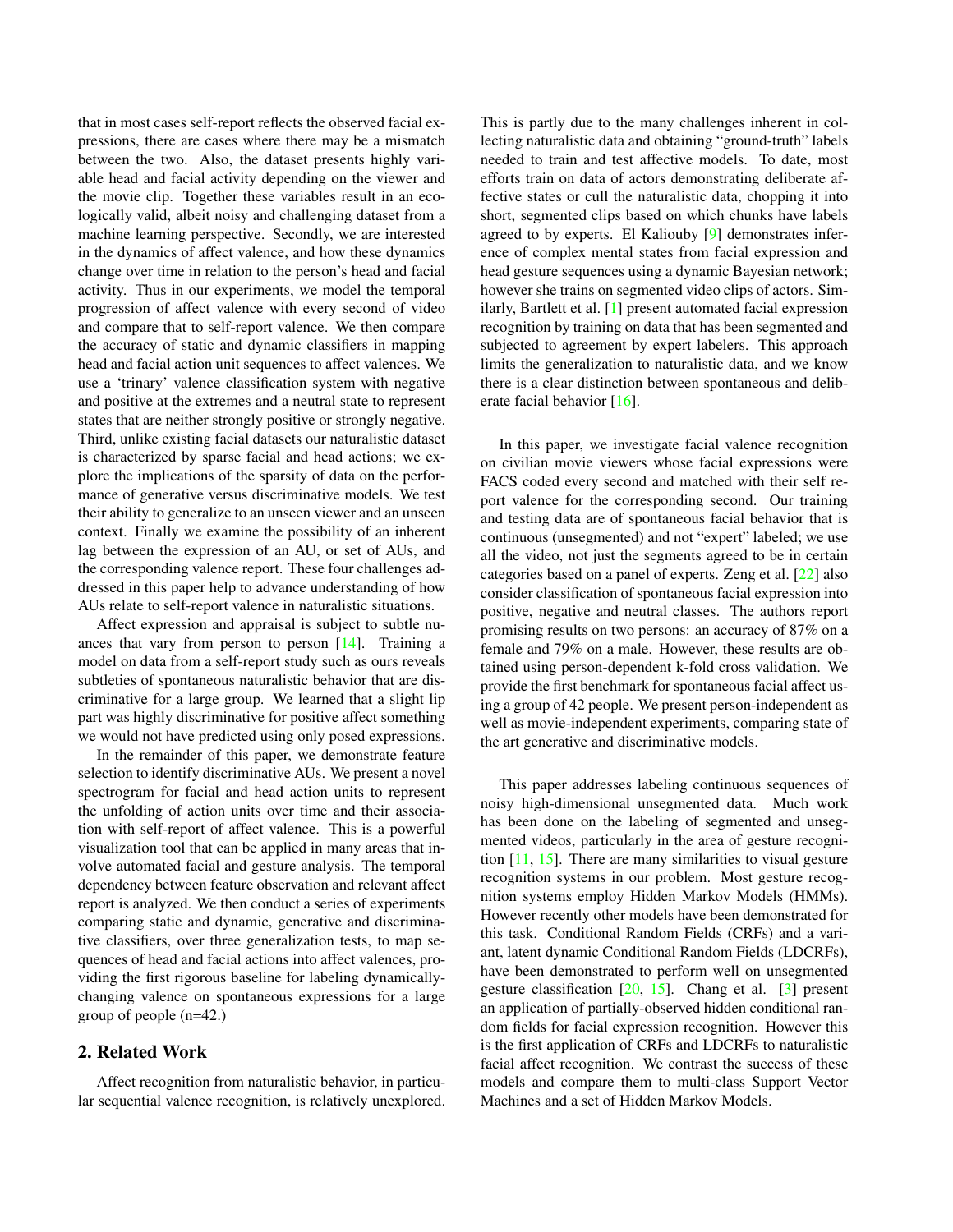## <span id="page-2-1"></span>3. Data Collection

We obtained 336 FACS-coded movies of 42 viewers each watching eight different movie clips. The viewers (20 females, mean age =  $25.6$ , SD = 10.1) were instructed to watch clips (11 to 204 seconds) while simultaneously rating their feelings on a slider bar on the screen that ranges from extremely unpleasant  $(-100)$  to extremely pleasant  $(100)$ . The movie clips were previously identified as strong elicitors of the six basic emotions [\[7\]](#page-7-16): Robin Williams Live (amusement, 81s), When Harry Met Sally (amusement, 154s), Cry of Freedom (anger, 155s), Pink Flamingos (disgust, 55s), Silence of the Lambs (fear, 204), Capricorn One (surprise, 47s), Sea of Love (surprise, 12s), Lion King (sadness, 131s). The viewers did not need to change their line of sight to see the scale relative to the movie. To obtain the highest psychological validity of our findings we use the validated human-coded AUs and use automated methods only for the mapping to valence. FACS coding was performed by two certified FACS coders. Any discrepancies were revisited and a common agreement found. This yielded a binary label and intensity (A to E) for each of 65 action units (AUs) and action dynamics (ADs), per second. For the remainder of the paper we refer to AUs and ADs as AUs. Only FACS action codes of intensity C or higher were considered as indicators of an AU. Existing work shows successful detection of even the most subtle AUs such as AU11 [\[6\]](#page-7-17).

Self-report data is inherently noisy and particularly prone to high levels of variance. To reduce the effect of variations in the reference levels from viewer to viewer the valences for each viewer watching each clip were normalized to a -100 to 100 scale. The normalized valences were classed into three categories: positive  $(>10)$ , negative  $(<$ -10) and remainder as neutral. This gave priors of: positive 45.5%, negative 44.8% and neutral 9.71%. This class system with a majority positive and negative labels was chosen as we did not wish to have unnecessary loss of information about positive and negative indicators.

## 4. Feature Selection

A total of 65 AUs were coded. We observed that a subset of these AUs were not appropriate for our study, such as obscured facial features (70-75), or appeared in too many cases to be discriminative, such as blinking (45). These were removed from the feature set.

We wanted to identify the most discriminative AUs and how they unfolded over time in relation to self-reported valence across viewers of a certain movie. We devised a novel way to aggregate and visualize AU labels across viewers and over time: the Facial Action Unit Spectrogram (FAUS), shown in Figure [1](#page-2-0) encodes the frequency of each AU per second across all viewers of a specific movie clip. Each



<span id="page-2-0"></span>Figure 1. Facial Action Unit Spectrogram across viewers showing the frequency of head and facial action units over time. High intensity pixels denote relatively high frequency occurrence. The color represents the association of the AU computed from the discriminative power. The valence plot shows the average normalized valence of the viewers. Positive valence is denoted by light areas and negative valence by dark areas.

row represents an AU, starting at the top with the AU that occurred most frequently throughout the entire set of data (AU25). The intensity of a pixel across each row represents the relative frequency: the greater the intensity, the greater the number of viewers that exhibited that AU at that second.

Each row is assigned a color to reflect its association with positive (green) or negative (red) valence labels (computed from the discriminative power). The blue row correspond to AUs with a discriminative power,  $|P_i| < 0.1$ . We computed the discriminative power  $P$  of each  $AU_i$  as follows: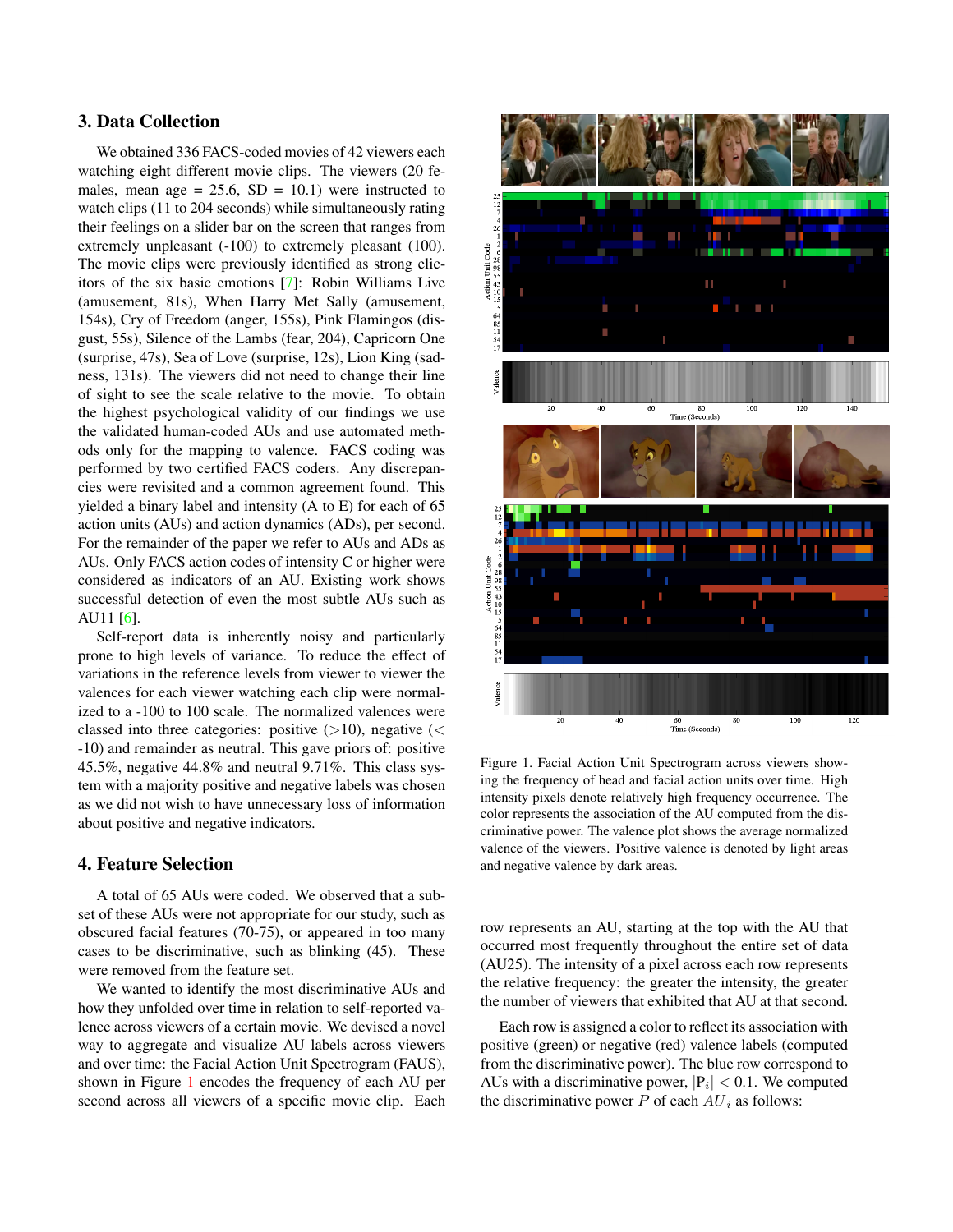<span id="page-3-2"></span>
$$
P_i = P(Positive | AU_i) - P(Negative | AU_i)
$$
 (1)

The spectrogram plot is matched with an aggregated valence plot that gives an indication of the valence rating across the pool shown in Figure [1.](#page-2-0) The valence map shows the mean normalized valence, higher intensity corresponding to more positive reports on average, relative to the reference for that movie. Figure [1](#page-2-0) (top) shows the FAUS for the cafe scene in 'When Harry Met Sally' [\[7\]](#page-7-16) and (bottom) the Mufasa death scene from 'Lion King'.

From these spectrograms we were able to easily identify significant features associated with different valence trends. Of the eight movie clips there were clearly a sub-set of more expressive clips when comparing the FAUS. As a result the data set was constrained to samples where the viewers were watching one of the five more expressive clips: Robin Williams Live, Cry of Freedom, Pink Flamingos, Lion King and When Harry Met Sally.

It was possible through the visualization to identify specific features that appeared consistently in a single class and those that were present in both. In particular, we were able to identify differences in the AU combinations that occurred during movies labelled as negative. Commonly occurring combinations during the 'Lion King' (sadness) and 'Cry of Freedom' (anger) were noticeably different from those during 'Pink Flamingos' (disgust). This suggests in certain cases inference about the type of negative label may be possible. However this distinction is not explored further here.

It was not possible to select features solely by a discriminative power criteria. This is because many of these examples occurred in relatively few of the 24,000 samples. The AUs were subsequently ordered by frequency of occurrence across the constrained data set and the 20 most frequently occurring selected. Those discarded occurred in less than 0.15% of the samples. A full list of the 20 AUs and their codes is given in Table [1.](#page-3-0) Discriminability analysis was then performed on these.

Figure [3](#page-3-1) plots the magnitude of the discriminative power of the 20 most frequently occurring AUs, given the constrained data set. The magnitude of  $P_i$  quantifies the discriminative power of an AU for affect valence; the color depicts whether its presence signals a positive or negative valence. The most discriminative AU was AU11 Nasolabial deepener, followed by AU85 or head nod, then by AU55, head tilt left. AU28 had a discriminative power of 0.001, implying that this AU for this study did not encode any important valence information. Although 10 of the features were stronger negative discriminators, compared to four positive discriminators, the positive discriminators occurred relatively frequently.

The FAUS in Figure [1](#page-2-0) also shows that the action units for the videos were relatively sparse. Where the inputs of

| AU Code        | Description              | AU Code | Description             |
|----------------|--------------------------|---------|-------------------------|
| 25             | Lips Part                | 43      | <b>Eyes Closed</b>      |
| 12             | Lip Corner Pull          | 98      | <b>Head Scratch</b>     |
|                | Lid Tightener            | 15      | Lip Corner Depressor    |
| 4              | <b>Brow Lowerer</b>      | 64      | Eyes Down               |
| 26             | Jaw Drop                 | 10      | <b>Upper Lip Raiser</b> |
| 6              | <b>Cheek Raiser</b>      | 5       | <b>Upper Lid Raiser</b> |
|                | <b>Inner Brow Raiser</b> | 85      | Head Nod                |
| $\overline{c}$ | <b>Outer Brow Raiser</b> | 11      | Nasolabial Deepener     |
| 28             | Lip Suck                 | 17      | Chin Raiser             |
| 55             | Head Tilt Left           | 54      | <b>Head Down</b>        |

<span id="page-3-0"></span>Table 1. Top 20 AUs in discriminability and frequency of occurrence.



Figure 2. The five most frequently occurring AUs in our data set. From left to right: 25 - Lips Part, 12 - Lip Corner Pull, 7 - Lid Tightener, 4 - Brow Lowerer, 26 - Jaw Drop [\[10\]](#page-7-18).



<span id="page-3-1"></span>Figure 3. Chart showing the discriminative power of each AU computed as in Equation (1). The 20 most common action units across the entire data set are shown. Green bars denote AUs with a majority positive associated labels and red bars denote AUs with a majority negative labels. Blue denotes an AU with a discriminative power *<* 0.1. None of these AUs were associated with a majority neutral labels.

the model were all zeros the example was removed from the validation, training and testing sets. It was not assumed that the model could infer labels for incomplete data where inputs at particular instances were zero.

### 5. Classification

We initially analyze the temporal dependence between observed AUs, the features, and reported labels using an SVM classifier. Three further experiments were carried out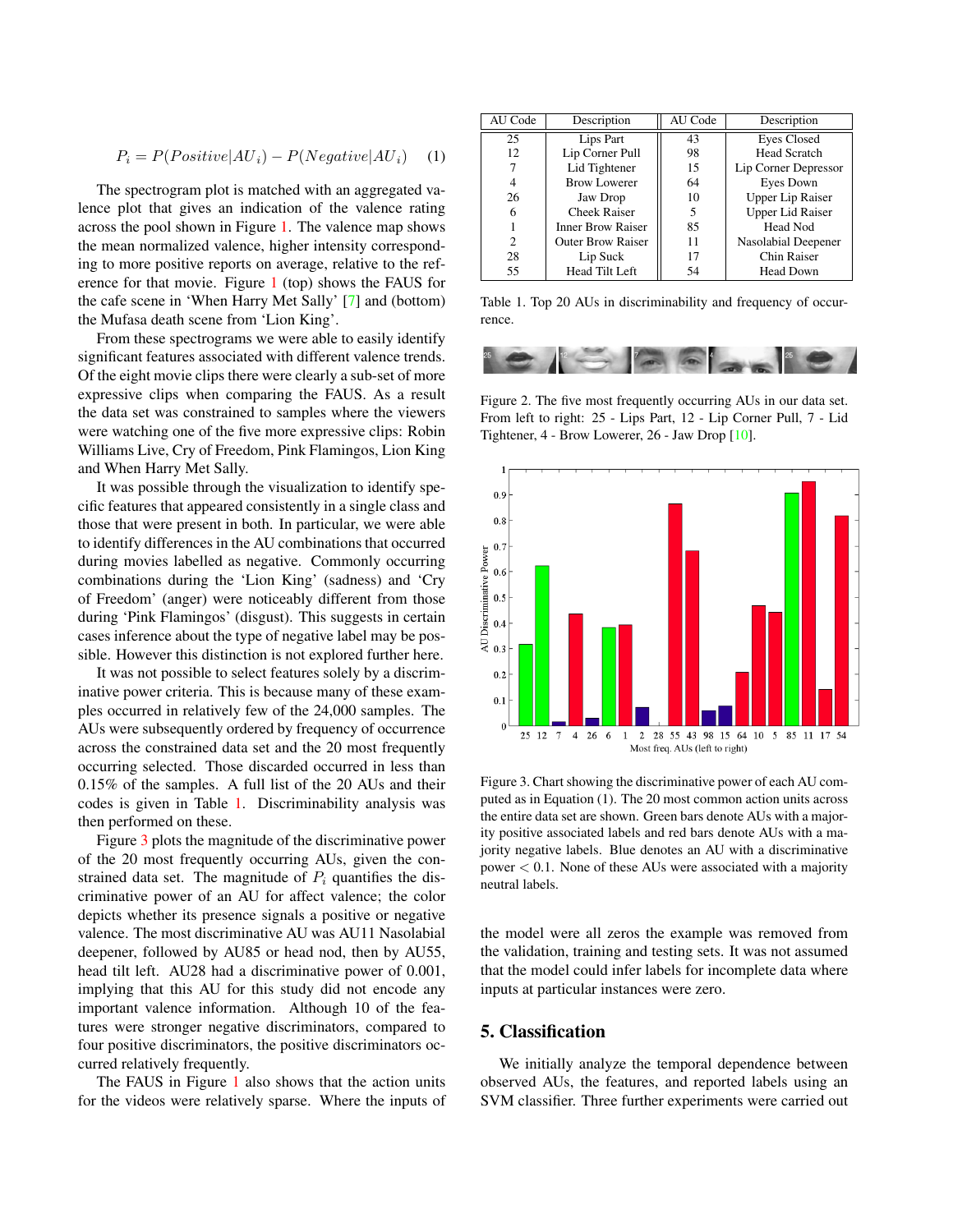<span id="page-4-3"></span>

Figure 4. Structure of models.  $X_j$  represents the j<sup>th</sup> observation,  $S_j$  the j<sup>th</sup> hidden state and  $Y^j$  the j<sup>th</sup> label where appropriate. The HMM model requires a chain to be trained for each class label. The CRF [\[12\]](#page-7-19) and LDCRF [\[15\]](#page-7-13) models produce labels for each second of the sequence. We use a moving window, selecting the final label each time. With the CRF and LDCRF long range dependencies are possible, with the HMM they are not [\[15\]](#page-7-13).

on the data in order to evaluate the success of the classifiers with different dependence assumptions between the training data and the test data. We evaluated the success of several classifiers in these tests, investigating static vs. dynamic and generative vs. discriminative models. The experimental methodology is described in Section [6.](#page-4-0) Classifiers designed for this task must be robust to new data. Expressions are person dependent and context dependent in this work. Unlike the one existing study in this area  $[22]$ , we test the classifiers on their ability to generalize to unseen viewers and also to unseen contexts. As described above CRFs and their variants have been shown to perform favorably relative to HMMs on sequential labeling tasks [\[12\]](#page-7-19). There are distinct benefits when considering labeling of unsegmented sequences.

The window size was varied between zero and two seconds. A window of zero seconds corresponds to taking the current data point in each instance. Varying the window size allows for different length dependencies to be modeled. Dependencies longer than three seconds were not considered.

The SVMs were implemented using LIBSVM [\[2\]](#page-7-20). The HMMs were implemented using the HMM toolbox<sup>1</sup> for MATLAB. The CRF and LDCRF classifiers were all implemented using the HCRF toolbox<sup>2</sup>. All prototyping was carried out in MATLAB. In all cases parameter selection was performed using a Bayesian Information Criterion (BIC).

#### 5.1. Support Vector Machine

A Support Vector Machine classifier was used as the first benchmark. This is a static approach to classification and therefore the data set was separated into a sample per second. The multi-class classifier was trained with one label for each valence level. A Radial Basis Function (RBF) kernel was used. Where the model was tested for a window size  $> 0$  the observations were appended to one another. During validation the penalty parameter, C, and the RBF kernel parameter,  $\gamma$ , were each varied from  $10^k$  with  $k=3,...3$ .

#### 5.2. Hidden Markov Model

HMMs are commonly used in sequential labeling and are used here to provide a benchmark. An HMM was trained for each of the three valence classes. This is a generative approach to modeling the data. HMMs require segmented sequences associated with the relevant class for training, the data was therefore segmented into subsequences where the final labels all belonged to the same class. In testing the class label associated with the highest likelihood HMM was assigned to the final frame in the sequence.

#### 5.3. Conditional Random Fields

In contrast to HMMs, CRFs and CRF variants are discriminative approaches. CRFs allow for modeling of extrinsic dynamics advantageous in labeling unsegmented sequences, as we are considering. The model removes the independence assumption made in using HMMs and also avoids the label biasing problem of Maximum Entropy Markov Models (MEMMs)[\[12\]](#page-7-19). The dynamics of expressions are significant in distinguishing between them [\[16\]](#page-7-10), as such we hypothesized a potential benefit in removing the assumption that current features are solely dependent on the current valence label. A single CRF was trained with a state label corresponding to each valence class. As a result no segmentation of the data sets was required. Regularization terms from  $10^k$  with k=-3,...,3 were compared.

#### 5.4. Latent-Dynamic Conditional Random Fields

Morency et al. [\[15\]](#page-7-13) demonstrate the use of LDCRFs in continuous gesture recognition. A similar technique is used here to combine the advantages of CRFs and HCRFs [\[20\]](#page-7-14) capturing the dynamics of both. As a result intrinsic and extrinsic dynamics can be modeled. Unsegmented data as used for training the CRF model was used for training the LDCRF model. During validation the regularization factor  $(10<sup>k</sup>$  with k=-3,...,3) and hidden states  $(0, \ldots, 9)$  were varied.

#### <span id="page-4-0"></span>6. Results and Discussion

The facial action unit spectrograms in five of the eight movie clips showed significantly more facial expressions. The resulting set of data included 42 viewers and five movies giving a set of over 24,000 examples. We conduct several experiments that 1. explore time-delays between facial expressions and self-report labels; 2. compare discriminative to generative models, 3. compare models that explicitly model dynamics with classifiers that don't on three different observation lengths or window sizes (0, 1 and 2) and 4. test the models under three generalization conditions.

The HMM models required no more than 100 iterations of the training scheme. The CRF model needed a maxi-

<span id="page-4-1"></span><sup>&</sup>lt;sup>1</sup>K. Murphy - Hidden Markov Model (HMM) Toolbox for MATLAB

<span id="page-4-2"></span><sup>&</sup>lt;sup>2</sup>L-P. Morency - Hidden-state Conditional Random Field Library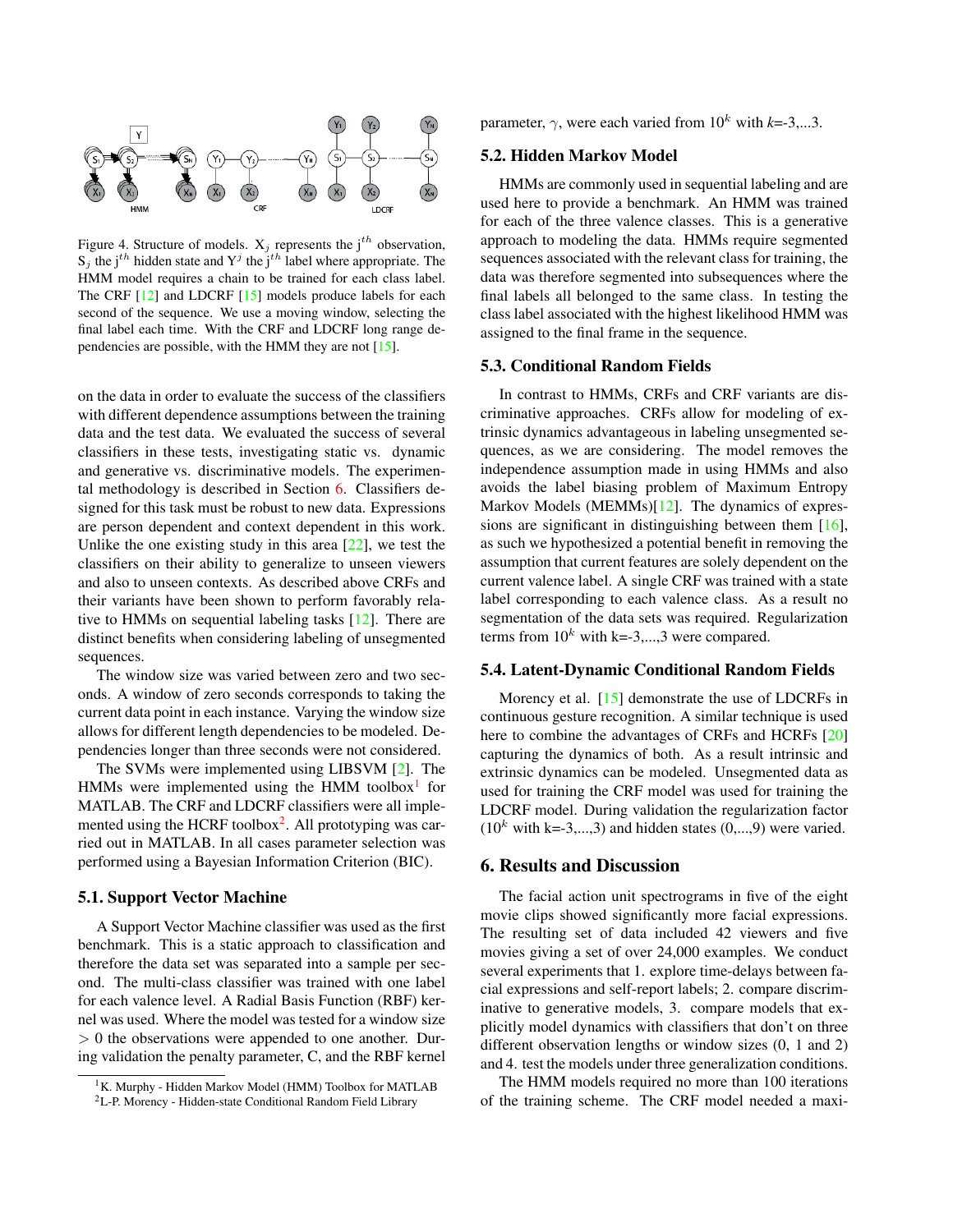

<span id="page-5-0"></span>Figure 5. Plot of accuracy of SVM predicting labels at time t+delay from observations at time t, where delay is *{*0, 5, 10, ...,30*}*.

mum of 200 iterations in training and the LDCRF 300 iterations. When using large window sizes the computational cost training the CRF and LDCRF models became a significant issue. K-fold validation in such a case required considerable computational power. At most, validation and training of the model took 20 minutes on a machine with an Intel 3.00GHz processor and 3.25 GB of RAM.

#### <span id="page-5-1"></span>6.1. Observation-Label Time Delay Experiment

To establish if there was a systematic delay between the time at which features were expressed and the self-reported valence, we tested a static SVM classifier while varying the time delay between AU observations and self-report labels. We experimented with one-second delays starting from zero (i.e. no delay) to ten seconds, and then every five seconds up to a 30 second delay. For each delay, we randomly pick 10 viewers and set aside their data for validation. From the remaining data of 32 viewers, we hold-out one video for testing and train on the rest, using the SVM parameters obtained from model selection. Using K-fold cross validation, we repeat this process 336 times, once for each viewermovie combination. Figure [5](#page-5-0) shows the results at delays of 0, 5, 10 up to 30 seconds. The best performance was obtained when there were no delays between observations and labels. In all remaining experiments, we assume that there is no time delay between the observation and label.

#### 6.2. Viewer and Movie Dependent Experiment

In the next three sections we compare the SVM to three dynamic models (HMM, CRF and LDCRF) on three different observation lengths (0, 1 and 2) and three generalization conditions (viewer-movie dependent, viewer-independent

|                 | Accuracy $(\% )$ |       |       |
|-----------------|------------------|-------|-------|
| Window Size (s) |                  |       |       |
| <b>SVM</b>      | 60.56            | 59.19 | 60.10 |
| <b>HMM</b>      | 34.45            | 38.19 | 26.89 |
| <b>CRF</b>      | 60.66            | 62.22 | 59.65 |
| <b>LDCRF</b>    | 59.76            | 59.38 | 57.25 |

Table 2. Comparison of Accuracy of Models for Viewer and Movie Dependent Case.

|                 | Accuracy $(\% )$  |       |       |
|-----------------|-------------------|-------|-------|
| Window Size (s) | $\mathbf{\Omega}$ |       | 2     |
| <b>SVM</b>      | 58.79             | 54.77 | 52.81 |
| <b>HMM</b>      | 32.76             | 29.13 | 35.55 |
| <b>CRF</b>      | 57.42             | 55.57 | 54.72 |
| <b>LDCRF</b>    | 55.66             | 55.95 | 55.48 |

Table 3. Comparison of Accuracy of Models for Viewer Independent Case.

|                 | Accuracy $(\%)$ |       |       |
|-----------------|-----------------|-------|-------|
| Window Size (s) |                 |       |       |
| <b>SVM</b>      | 47.58           | 52.99 | 48.89 |
| <b>HMM</b>      | 48.35           | 26.71 | 35.86 |
| <b>CRF</b>      | 58.41           | 57.58 | 52.99 |
| <b>LDCRF</b>    | 57.10           | 55.20 | 55.55 |

Table 4. Comparison of Accuracy of Models for Movie Independent Case

and movie independent). In the first experiment, validation, training and testing criteria are as described in Section [6.1](#page-5-1) where a single video (a specific viewer-movie combination) is held-out for testing, meaning that there will be examples of that viewer and that movie in the training set. Table 2 shows the accuracy of the models for window sizes, 0, 1 and 2 seconds. The SVMs, CRFs and LDCRFs yield comparable results (average accuracy of 62%), while the HMM is clearly worse (average accuracy of 35%). Window size does not have a significant impact on accuracy.

#### 6.3. Viewer-Independent Experiment

In this generalization experiment, we held-out data pertaining to one viewer (i.e. all five movies of that person), randomly selected 10 viewers from the remaining set and used their data (i.e. all 50 movies) for validation, and then trained on the data from the remaining 31 viewers. Using K-fold cross validation, this process was repeated for all 42 viewers. This is a challenging test for the models since people vary a lot in how expressive they are as well as in the specific way with which they express positive or negative experiences. Table 3 shows the accuracy of the models for window sizes, 0, 1 and 2 seconds. As in the first ex-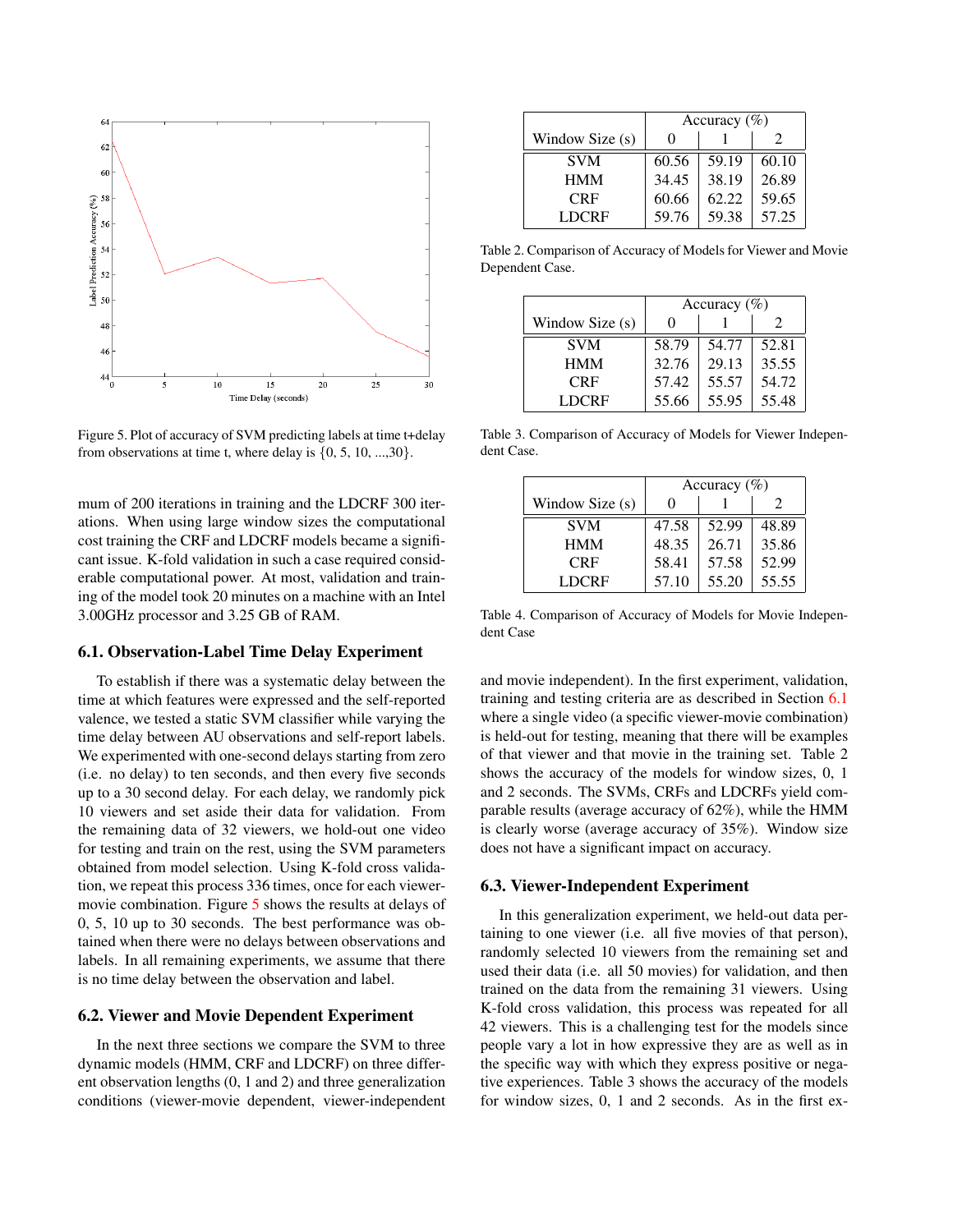<span id="page-6-2"></span>

<span id="page-6-0"></span>Figure 6. Viewer-independent experiment: the average accuracy and variance of the SVM, CRF and LDCRF per viewer, the error bars show the standard deviation either side of the mean. Only 40 bars are shown as 2 of the 42 participants did not exhibit any AUs.

periment, the SVMs, CRFs and LDCRFs outperform the HMM and exhibit similar performance across all windows sizes. Figure [6](#page-6-0) shows the average accuracy and variance of the discriminative models (SVM, CRF, LDCRF) per viewer. Viewers 16 and 37 exhibit the highest accuracy; viewer 35 shows the lowest accuracy.

#### 6.4. Movie-Independent Experiment

In the third and arguably most challenging generalization condition, we held-out data pertaining to a movie (i.e. all 42 viewers of that movie). Validation was performed on data from 10 viewers and trained on the data from the remaining 32 viewers. In both cases the movie being tested was excluded from these sets. This was repeated for all five movies using K-fold cross validation. Table 4 shows the accuracy of the models for window sizes, 0, 1 and 2 seconds. The SVMs, CRFs and LDCRFs continue to outperform the HMM. Again, the window size does not appear to have any impact on the results, except for the HMM. Figure [7](#page-6-1) shows the average accuracy and variance of the discriminative models (SVM, CRF, LDCRF) per movie. The amusement movies ('When Harry Met Sally' and 'Robin Williams') yielded higher accuracy than the anger movie ('Cry Freedom') and the sad movie ('Lion King').

#### 6.5. Discussion

In the first experiment we considered the possibility of a lag between a person's facial expression and his/her cognitive appraisal of valence through self-report, expecting to find cases where a person's expression preceded their selfreport label. We found that within a 20 second delay, the accuracy of the SVM classifier was not affected much by the



<span id="page-6-1"></span>Figure 7. Movie-independent experiment: the average accuracy of the SVM, CRF and LDCRF per movie, the error bars show the standard deviation either side of the mean.

time delay, ranging from 52% to 62.5% with the highest accuracy yielded when AUs at a specific moment in time were compared to self-report labels at that same instance. This general insensitivity to the time delay could be explained by the fact that, in this specific dataset, there were no dramatic changes in valence within any one movie clip.

As expected, and consistent with similar generalization experiments in pattern recognition and machine learning [\[5\]](#page-7-21), the accuracy of the models decreased with the increasing difficulty of the generalization condition. This is especially a challenge in our case because our dataset is spontaneous (whereas in posed datasets, "actors" receive clear instructions on how to act). The viewer-movie dependent condition performed the best (62.5% on average) followed by the viewer-independent condition (55% on average) then by the movie-independent condition where the average accuracy was 45%. It was particularly interesting to see that the amusement movies yielded a better accuracy compared to sad movies. At the same time, the viewer-independent results underscore differences between people in how they express an affective state.

The discriminative models (SVM, CRF and LDCRF) outperformed the generative models (HMMs) on this dataset. The were no significant results between window sizes. As such the benefits of the CRF in capturing extrinsic dynamics and the LDCRF in capturing intrinsic and extrinsic dynamics was not demonstrated. The impact of increased window size may be seen for larger window sizes.

#### 7. Conclusions

This work provides several new insights into valence classification from spontaneous naturalistic facial actions. First, a large amount of naturalistic data was collected from 42 people, and all AU's labeled by human experts to give